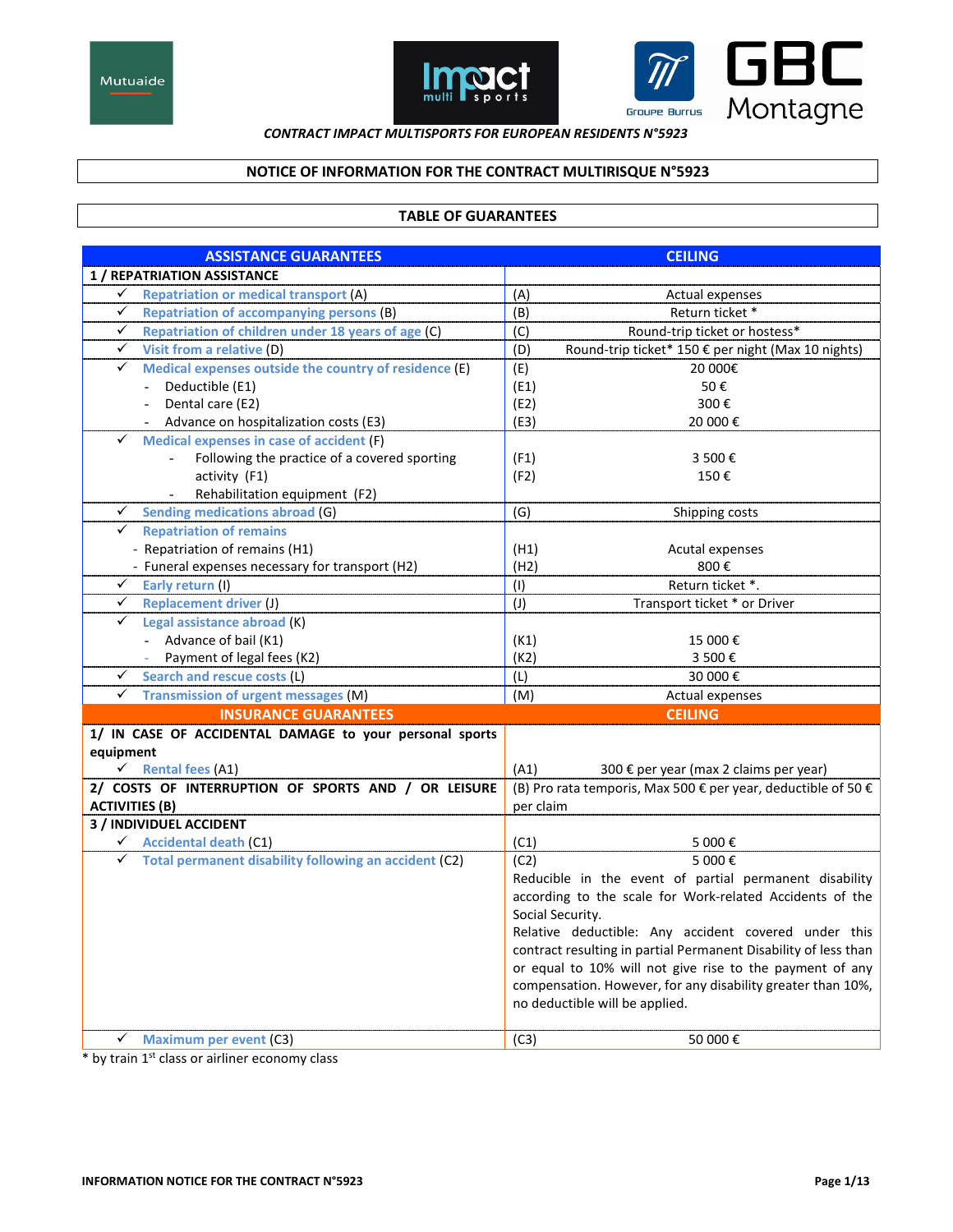### **ARTICLE 1 - DEFINITIONS AND SCOPE**

### We, the Insurer

MUTUAIDE ASSISTANCE - 126 rue de la piazza - 93196 Noisy-le-Grand Cedex - S.A. with capital of 12,558,240 € fully paid in-Company governed by the Insurance Code, RCS 383 974 086 Bobigny - VAT FR 31 3 974 086 000 19.

#### **Serious personal injury**

Abrupt deterioration of health resulting from the sudden action of an external cause, unintentional on the part of the victim, established by a competent medical authority, leading to issuance of a prescription to the patient to take medication and involving the cessation of all professional or other activities.

### **Attack**

Any act of violence, constituting a criminal or illegal attack against persons and/or property in the country in which you are staying, with the aim of seriously disturbing public order through intimidation and terror and which is the subject of media coverage.

This "attack" will have to be recognized by the French Ministry of Foreign Affairs or the Ministry of the Interior.

If several attacks take place on the same day, in the same country, and if the authorities consider it to be a single coordinated action, this event will be considered to be a single event.

#### **Beneficiary**

Any person residing in in mainland France, in the DOM-ROM COM and sui generis communities or in Europe, practising a sporting activity and requesting the benefit of these guarantees. **Injury** 

Abrupt impairment of health resulting from the sudden action of an external cause, unintentional on the part of the victim, as determined by a competent medical authority.

### **Natural disaster**

Abnormal intensity of a natural agent not resulting from human intervention. A phenomenon, such as an earthquake, a volcanic eruption, tidal wave, flood or natural cataclysm, caused by the abnormal intensity of a natural agent and recognized as such by the public authorities.

#### **COM**

COM refers to the Overseas Collectivities, i.e. French Polynesia, Saint-Pierre-et-Miquelon, Wallis and Futuna, Saint Martin and Saint-Barthélemy.

#### **Definition of assistance to persons**

Assistance to persons includes all the benefits provided in the event of illness, injury or death of the covered persons during a covered trip.

#### **Covered travel or guaranteed sports activity**

Stay for which you are insured and have paid the corresponding premium, with a maximum duration of 90 consecutive days outside your tax domicile country.

#### **Domicile**

The domicile is considered to be the main and usual place of residence in mainland France, in the DOM-ROM COM and sui generis communities or in Europe. In the event of a dispute, the tax domicile constitutes the residence.

DOM-ROM, COM and sui generis collectivities

Guadeloupe, Martinique, French Guiana, Reunion, French Polynesia, Saint Pierre and Miquelon, Wallis and Futuna, Mayotte, Saint Martin, Saint Barthelemy, New Caledonia. **DROM** 

Overseas Departments and Regions, i.e. Guadeloupe, Martinique, French Guiana, Reunion and Mayotte.

#### **Duration of guarantees**

The period of validity of the guarantees corresponds to the dates indicated at the time of your subscription, with a maximum duration of 90 consecutive days outside the country of principal residence.

### **European Economic Area (EEA)**

Austria, Belgium, Bulgaria, Croatia, Cyprus, Czech Republic, Denmark, Estonia, Finland, France, Germany, Greece; Hungary, Iceland, Ireland, Italy, Latvia, Liechtenstein, Lithuania, Luxembourg, Malta, Netherlands, Norway, Poland, Portugal, Romania, Slovakia, Slovenia, Spain, Sweden, United Kingdom

# **Abroad**

Any country outside your country of residence.

#### **Europe**

Europe refers to the following countries: Andorra, Austria, Belgium, Bulgaria, Croatia, Cyprus, Czech Republic, Denmark, Estonia, Finland, France, Germany, Gibraltar, Hungary, Greece, Ireland, Italy, Liechtenstein, Latvia, Lithuania, Luxembourg, Malta, Principality of Monaco, Netherlands, Norway, Poland, Portugal, Romania, Slovakia, Slovenia, San Marino, Spain, Sweden, Switzerland, United Kingdom.

### **Guaranteed events for assistance**

Illness, injury or death during a guaranteed sports activity.

## **Guaranteed events for insurance**

Depending on the products selected:

- $\checkmark$  Property damage (Rental costs)
- Interruption of sports and/or leisure activities
- $\checkmark$ **Individual Accident**

# **Performance of services**

The services guaranteed by this agreement can only be triggered with the prior agreement of MUTUAIDE ASSISTANCE. Consequently, no expenditure authorized solely by the Beneficiaries can be reimbursed by MUTUAIDE ASSISTANCE. **Deductible** 

Share of the loss left as the responsibility of the Beneficiary, as specified in the contract in the event of compensation following a loss. The deductible may be expressed as an amount, a percentage, in days, hours or kilometres.

### **Illness**

Sudden and unforeseeable deterioration of health established by a competent medical authority.

#### **Serious illness**

Sudden and unforeseeable deterioration in health observed by a competent medical authority leading to issuance of a prescription for the patient to take medicine and involving the cessation of all professional or other activities.

#### **Family members**

Your spouse or common-law spouse or any person related to you by a PACS (civil solidarity pact), your ascendants or descendants or those of your spouse, fathers-in-law, mothers-in-law, brothers, sisters, including the children of the spouse or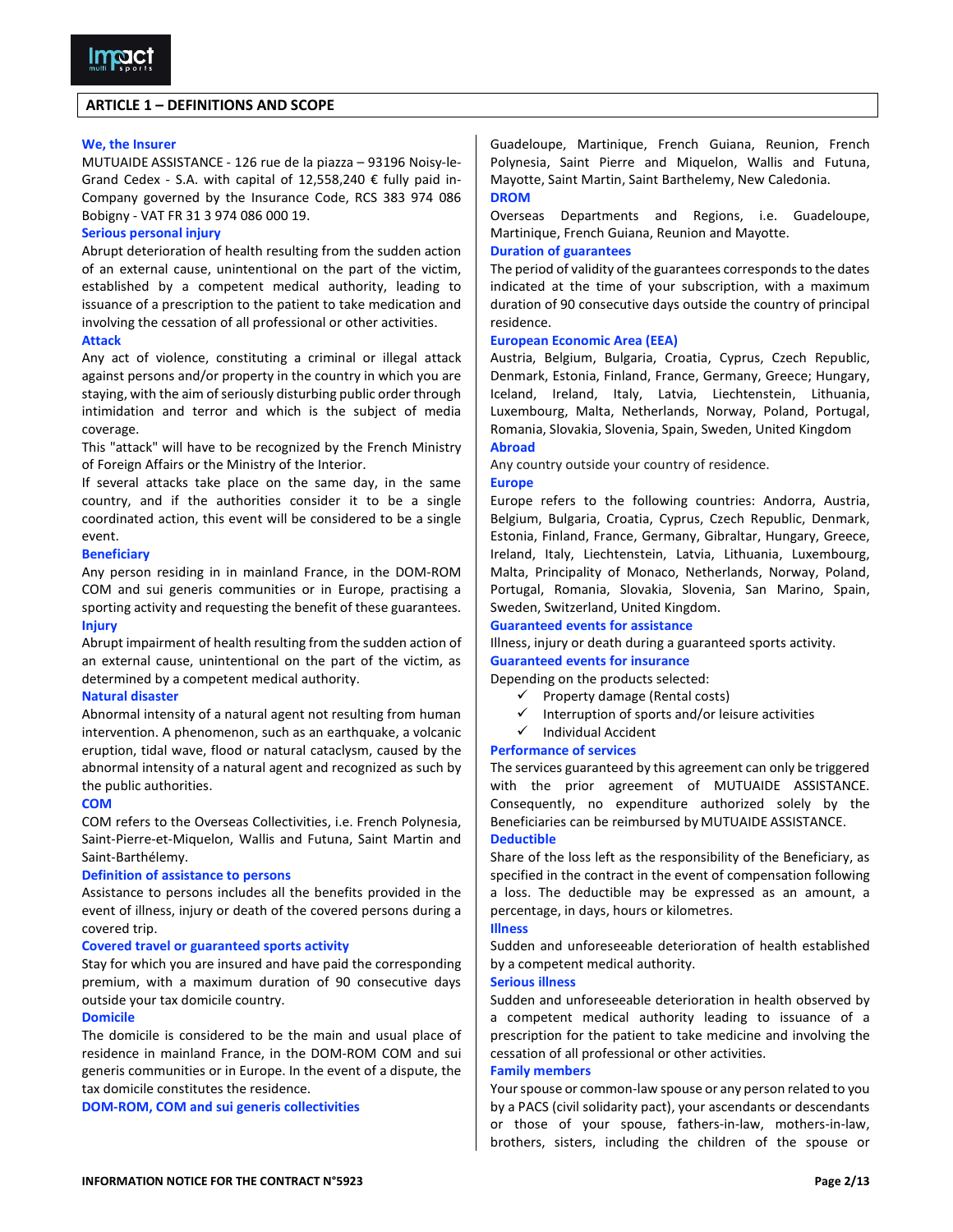

common-law spouse of one of your direct ascendants, brothersin-law, sisters-in-law, sons-in-law, daughters-in-law, or those of your spouse. They must reside in the same country as you, unless otherwise stipulated by contract.

#### **We organize**

We take the necessary steps to give you access to the service.

## **We cover**

We finance the service.

## **Nullity**

Any fraud, falsification or false declarations and false testimony likely to trigger the guarantees provided for in the agreement

## **ARTICLE 2 - DESCRIPTION OF INSURANCE COVER**

## $\checkmark$  IN CASE OF ACCIDENTAL DAMAGE (A1)

In the event of accidental damage (fire, explosion, implosion, lightning, breakage, climatic event, immersion) to personal sports equipment, we will reimburse you for the cost of renting replacement equipment up to the amount indicated in the table of benefit amounts.

# shall result in the nullity of our commitments and the forfeiture of the rights provided for in said agreement.

## **Claim**

Random event of a nature to trigger the guarantee of this contract.

### **Guaranteed sports**

Without any altitude limits, all sports except those listed in the article "General exclusions".

### **Territoriality**

France, Switzerland, Italy and Spain, or Europe, or Worldwide, depending on the option chosen.

## This reimbursement will be made upon presentation of:

- The original purchase invoice for your personal  $\bullet$ equipment
- The rental invoice for the replacement equipment
- A statement of the damage suffered by a competent authority or, failing that, by a witness

## $\checkmark$  COSTS OF INTERRUPTION OF SPORTS AND / OR LEISURE ACTIVITIES (B)

Mutuaide will reimburse on a prorated basis the costs of sports or leisure activities packages already paid and not used (transport not included), if you have to stop the practice of these activities for one the following reasons:

- Medical repatriation, organised by Mutuaide or by any other assistance company. You must contact the Medical Assistance Service to obtain its agreement to benefit from this guarantee, even if you decide to get home by your own means.
- Sports accident prohibiting, according to the medical doctor, the practice of the activity, on presentation of a detailed medical certificate;
- Lack or excess of snow cover when it occurs in a ski area situated at an altitude of more than 1200m, for any departure between the 3rd Saturday of December and the 2nd Saturday of April, resulting in the closure of more than 2/3 of the ski lifts normally in service at the site of your stay for at least 2 consecutive days during your stay;
- Exceptional major climatic event: storm, hurricane, cyclone preventing you from practicing the activity planned during your stay provided that the interruption of the activity exceeds 3 consecutive days.

WARNING: Special case of skiing in the mountains: ski lift passes, ski lessons and equipment rental paid for by you during your stay are considered as part of the same activity package.

### **WHAT WE EXCLUDE**

In addition to the exclusions common to all guarantees, the following are also excluded:

All events that are known before the purchase of

### sports or leisure activities.

All medical events which are not officially certified by a doctor when the events occurs.

## **HOW MUCH WILL WE COVER?**

### The indemnity is:

- Proportional to the number of days of unused sports or leisure activity packages,
- Due from the day following the total cessation of covered activities,
- Calculated on the basis of the total price per person of the activity package, supported by original invoices, up to the maximum limit shown in the table of guarantee amounts.

Handling fees, costs for visa, insurance, tips, as well as reimbursement or compensations granted by the agency where you have bought your activity package will be deducted from the indemnity.

You should have your Multisports Impact Card when practicing your sports or leisure activity to be able to claim for this guarantee.

## WHAT ARE YOUR OBLIGATIONS IN THE EVENT OF A CLAIM?

You must declare your claim to MUTUAIDE - Service Assurance within five working days of becoming aware of it, except in case of fortuitous event or force majeure. After this deadline, if we incur a loss because of the late declaration, you forfeit any right to compensation.

You will have to send us all the documents necessary to complete the file and, thus, prove the validity and the amount of the claim.

In any case, you will need to provide us with:

The certificate or proof from the Assistance provider confirming the date of repatriation or early return and the reason for it.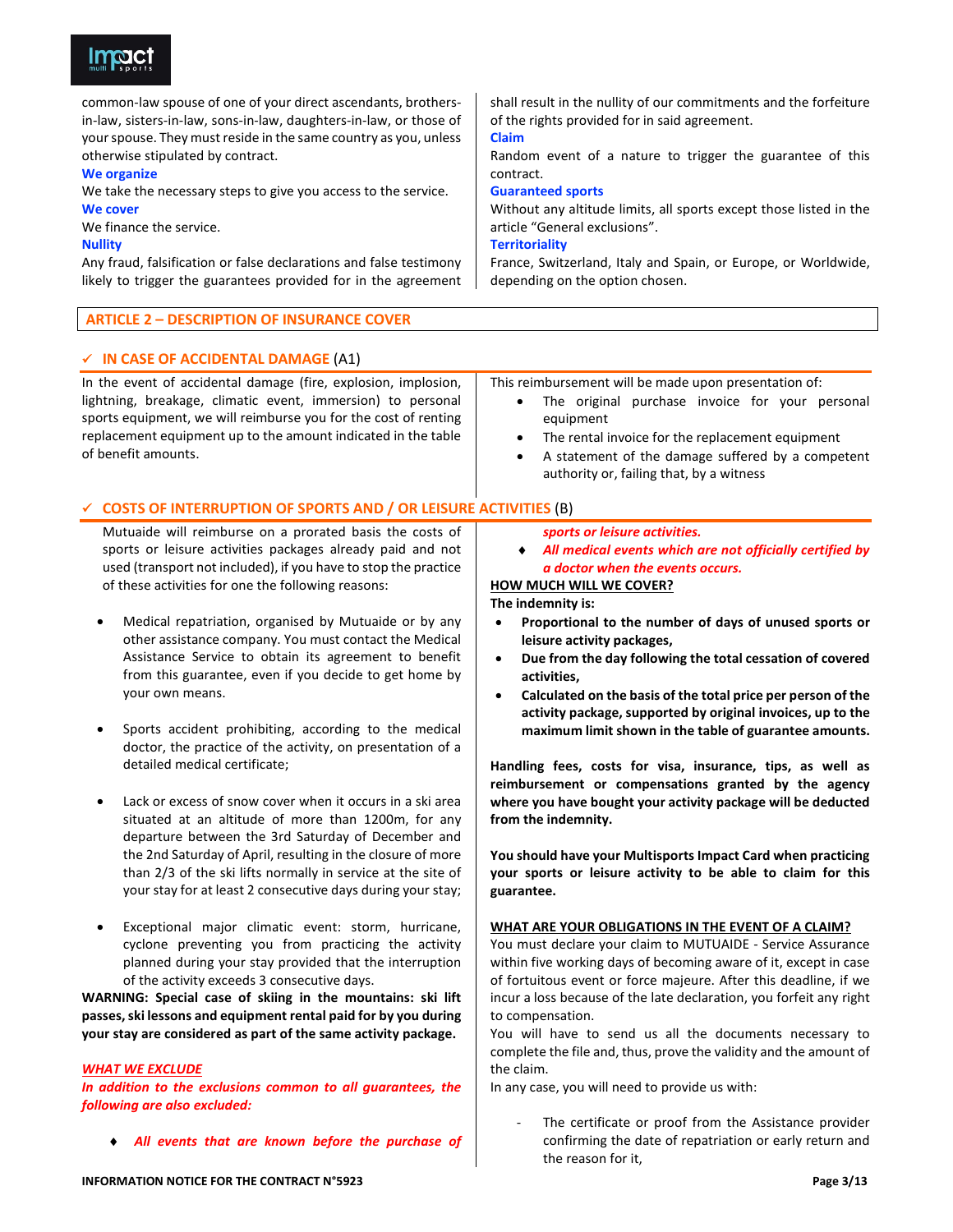

Any other document we deem necessary for the investigation of the case.

## For medical reasons: If our medical advisor does not receive the √ INDIVIDUAL ACCIDENT (C1 & C2)

### **1. SPECIFIC DEFINITIONS**

#### **Subscriber**

The person designated in this capacity in the Special Conditions who signs the contract and agrees to pay the contributions.

### **Insured**

The person designated in this capacity in the Declarations whose physical injury resulting from an accident gives rise to the payment of the guaranteed benefits.

You

## The Subscriber.

### **Beneficiary(ies)**

The person or persons who receive the sums due for a claim from the Insurer.

In the event of the death of the Insured, unless another person has been designated by the Insured, the amount indicated shall be paid:

- if the INSURED is married: to the spouse from whom he/she is not legally separated or divorced, or else to his/her children, born or unborn, living or represented, or else to his/her heirs,

- if the INSURED is a signatory of a PACS, to his/her partner, or else to his/her heirs,

- if the INSURED is widowed or divorced: to his/her children, or else to his/her heirs,

- if the INSURED is unmarried: to his/her heirs.

In all other cases, the other sums are paid to the Insured who is the victim of the accident.

## Any person who intentionally caused or provoked a loss is excluded from the Cover.

### **Accident**

Any unintentional bodily harm on the part of the victim resulting from the sudden action of an external cause.

By extension to this definition, pathological manifestations which are the direct consequence of this bodily harm are guaranteed.

### The following are considered to be accidents:

- injuries caused by fire, steam jets, acids and corrosives, lightning and electrical current;
- asphyxiation by immersion and asphyxiation by unexpected absorption of gases or vapours;
- the consequences of poisoning and bodily harm due to the unintentional absorption of toxic or corrosive substances;
- cases of insolation, congestion and freezing due to shipwrecks, forced landings, collapses, avalanches, floods or any other accidental events;
- the direct consequences of animal bites or insect stings, excluding diseases (such as malaria and sleeping sickness), the primary origin of which may be related to such bites or stings;
- injuries that may occur during the practice of scuba diving, including those due to hydrocution or decompression;
- bodily injury resulting from assaults or attacks of which the Insured is a victim, unless it is proved that he took an active part as a perpetrator or instigator of these events;

medical information necessary for investigation of the claim, the case cannot be processed.

the physiological consequences of surgical operations, provided they were necessitated by an accident included in the cover.

The following are not considered accidents:

aneurysm ruptures, myocardial infarction, cerebral embolism, epileptic seizures, meningeal haemorrhage.

## **Illness**

Any deterioration in health noted by a competent medical authority.

### **Permanent Disability**

Presumed permanent impairment of the Insured's physical capacities.

The significance is quantified by a rate determined by reference to the Social Security Disability scale.

### **2. OBJECT OF INSURANCE**

The purpose of the contract is to guarantee the payment of the indemnities defined hereafter, which are provided for and the amount of which is set in the Table of Benefits, in the event of an accident causing bodily injury to the Insured.

Only Insureds under the age of 70 can benefit from the "Individual Accident" cover.

## 3. EXCLUSIONS

- Accidents caused or provoked intentionally by the Insured, the consequences of his/her suicide, completed or attempted, as well as accidents caused by the use of drugs or narcotics not medically prescribed.
- Accidents occurring when the Insured is the driver of a vehicle and his or her blood alcohol level is higher than that legally permitted in the country where the accident takes place.
- Accidents resulting from the Insured's participation in a brawl (except in cases of self-defence or assistance to a person in danger), a duel, a misdemeanour or a criminal act.
- $\bullet$ Accidents occurring while operating as a pilot or crew member of an aircraft that allows movement in the air or while practicing sports with or from such aircraft.
- Accidents caused by the practice of a sport in a professional capacity and the practice, even as an amateur, of all sports requiring the use of motorised mechanical equipment, whether as a driver or a passenger. The practice of a sport shall be understood to mean training, trials and participation in sporting events or competitions.
- Les accidents provoqués par la guerre, civile ou étrangère, déclarée ou non.
- Accidents due to ionising radiation emitted by nuclear fuels or radioactive products or waste, or caused by weapons or devices designed to explode by altering the structure of the nucleus of an atom.

## **4. NATURE OF COMPENSATION**

### **DEATH**

If, within a maximum of 24 months from the date of the accident involving the Insured, the accident results in his death, we guarantee the payment of the capital, the amount of which is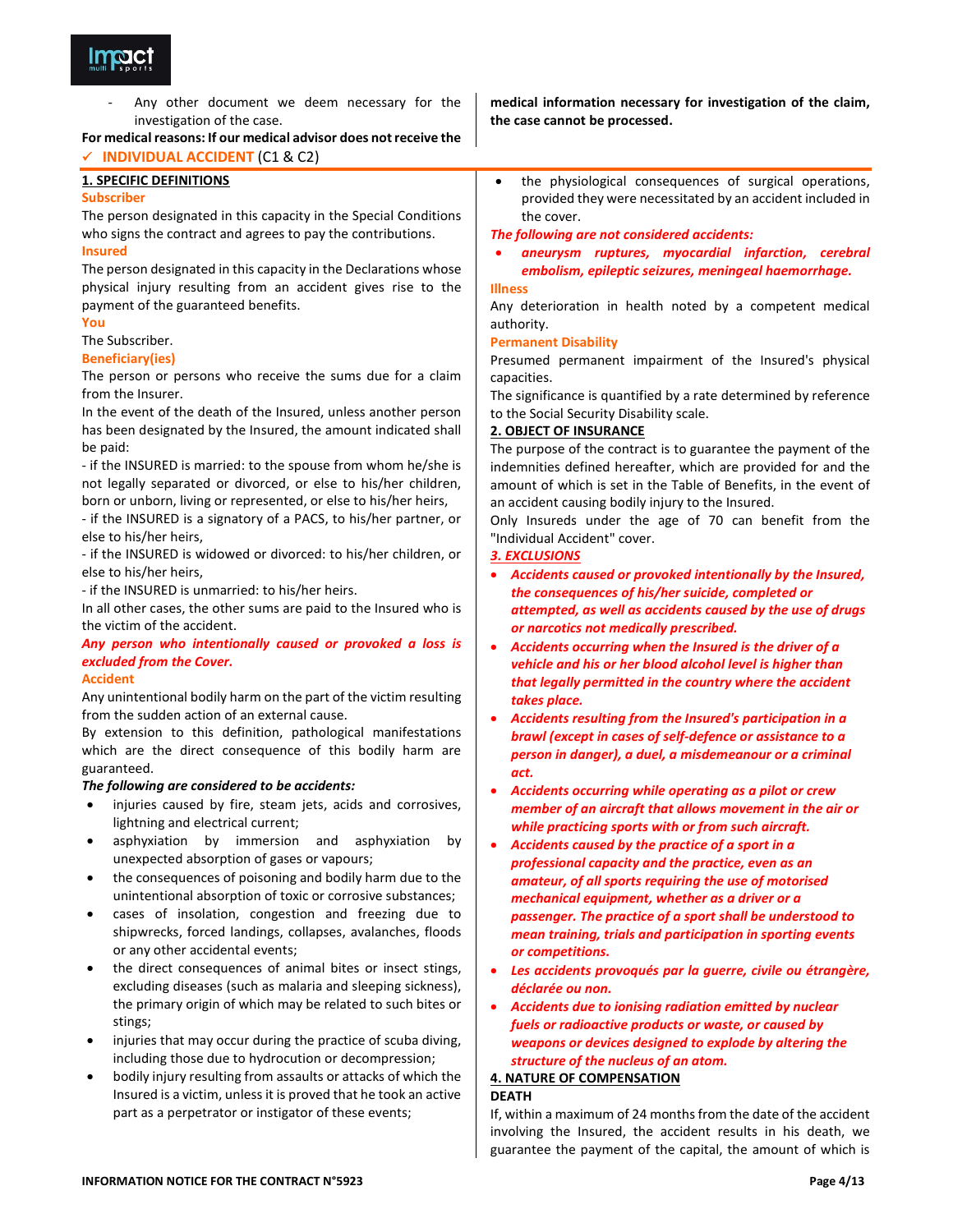

indicated in the Table of Benefits, to the person(s) designated in the Declarations as beneficiaries.

When, prior to death, the same accident has given rise to the payment of compensation for permanent disability in accordance with the following conditions, the capital will be reduced by the amount of this compensation.

The officially recognised disappearance of the Insured's body at the time of the sinking, disappearance or destruction of the means of transport in which he was travelling will create a presumption of death at the end of the period of one year from the day of the accident.

However, if at any time after the payment of compensation for the disappearance of the Insured, it is established that the Insured is still alive, the sums unduly paid in this respect will have to be reimbursed to us in full.

### PERMANENT DISABILITY

When the accident results in permanent disability, we pay the Insured a benefit up to a maximum of 100% of the Social Security Disability scale.

If the disability is only partial, the Insured is only entitled to a fraction of the indemnity proportional to the degree of disability. Non-listed disabilities are compensated according to their severity compared to the listed cases.

The indemnity is a lump sum and contractual: it is determined according to the rules stated above, without taking into account the age or profession of the Insured.

The degree of infirmity will be established when the definitive consequences of the accident can be determined with certainty and, at the latest, unless otherwise agreed between the Insured and us, at the end of the period of one year from the day of the accident.

There is no accumulation of death and disability benefits when they result from the same accident.

#### **MULTIPLE DISABILITIES**

Where the same accident involves several distinct disabilities, the principal disability shall first be assessed under the conditions provided for above and the other disabilities will then be estimated successively, in proportion to the capacity remaining after the addition of the preceding ones, without the overall rate exceeding 100%.

Absolute functional incapacity of a limb or organ is assimilated to the loss of that limb or organ.

The loss of limbs or organs that were not used before the accident shall not give rise to any compensation. If the accident affects a limb or organ which is already disabled, the compensation will be determined by the difference between the condition before and after the accident. In no case may the assessment of injuries resulting from the accident be increased by the infirmity of limbs or organs not affected by the accident.

Nervous disorders and nerve damage, in so far as they are the consequence of a covered accident, may be taken into consideration only if they are clearly characterised on examination by clinical signs.

#### 5. DECLARATION IN THE EVENT OF A CLAIM

In the event of a claim, it is important that we are quickly and fully informed of the circumstances in which it occurred and its possible consequences.

#### FORM AND NECESSARY INFORMATION

The Insured or his/her beneficiaries, yourself, if applicable, or any agent acting on their behalf, must report any loss or damage in writing or verbally against a receipt to our Head Office or to our representative named in the contract within fifteen days, at the latest, following the date on which they became aware of the loss or damage.

If the claim is not reported within the period specified above, except in cases of force majeure or unforeseen circumstances, we may enforce the forfeiture of cover when we can establish that the delay in reporting has caused us prejudice (Article L.113-2 of the Insurance Code).

In addition, they must provide us with this declaration, all information on the seriousness, causes and circumstances of the loss and give us, if possible, the names and addresses of the witnesses and responsible parties.

In particular, the declaration of the claim must include:

- the date, circumstances and place of the accident;
- the surname, first name, date of birth, address and occupation of the victim(s);
- the initial medical certificate describing the nature of the injuries or lesions and their probable consequences;
- if applicable, the report from the police or gendarmerie, the names and addresses of the party responsible for the accident and any witnesses.

The victim or his or her dependants must make every effort to limit the consequences of the accident and, in particular, to seek the medical care required by the victim's condition.

Representatives and doctors, designated by us, will have, unless there is justified opposition, free access to the victim and the doctors providing his care to ascertain his condition. Any intentional false statement about the date or circumstances of an accident, duly established and of such a nature as to cause us harm, shall result in forfeiture of rights to compensation which, if already paid, shall be reimbursed to us.

### **EXAMINATION**

The Insured is obliged to submit to the examination of the doctors delegated by us. Our representatives will have free access to him/her whenever we deem it useful, or else the Insured or any beneficiary will forfeit their rights in the event that, without valid reason, they refuse to allow the examination by our delegates or hinder the exercise of this verification if, after giving forty-eight hours' notice by registered letter, we encounter persistent refusal or remain prevented from performing our examination.

Any fraud, concealment or misrepresentation by You or the beneficiary of the indemnity, intended to mislead us regarding the circumstances or consequences of a claim, will result in the loss of any right to indemnity for that claim.

#### **6. SETTLEMENT OF COMPENSATION**

### DETERMINATION OF THE CAUSES AND CONSEQUENCES OF THE **ACCIDENT**

The causes of the accident and its consequences, and the rate of disability shall be established by agreement between the parties or, failing agreement, by two doctors, one of whom has been designated by each of the parties. If they do not agree, they will be assisted by a third doctor to settle the disagreement; if they do not agree on the choice of the  $3^{rd}$  doctor, or if one of the parties fails to appoint an expert, the appointment will be made at the request of one of them by the Presiding Judge at the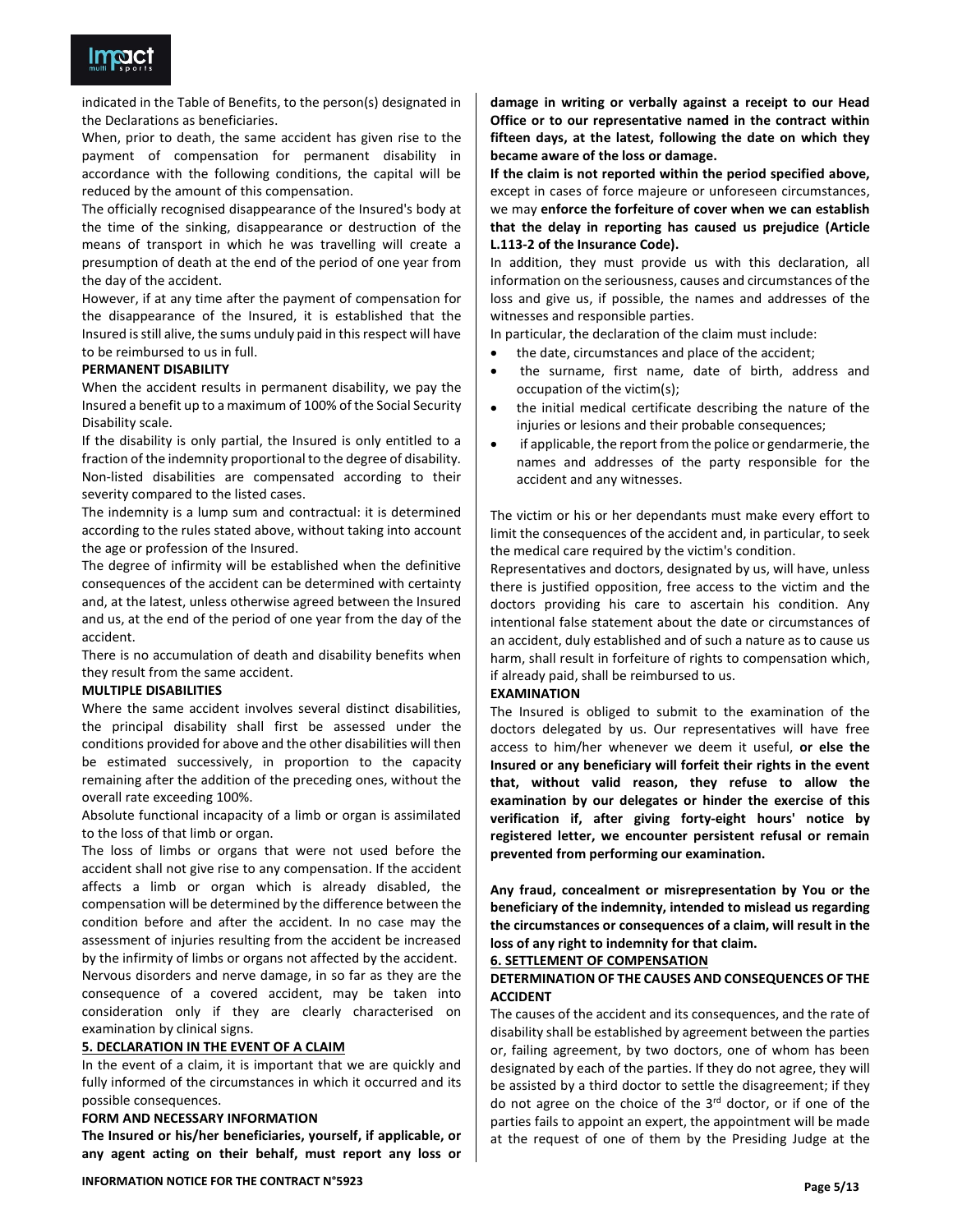

Tribunal de Grande Instance of the Insured's domicile, with dispensation from oath and all other formalities.

Each party shall be responsible for the fees and expenses relative to the intervention of the doctor designated by it, those required by the possible intervention of a third doctor being shared equally between them.

### AGGRAVATION INDEPENDENT OF THE ACCIDENTAL EVENT

Whenever the consequences of an accident are aggravated by the victim's general state of health, by a lack of care due to negligence or by empirical treatment, by a pre-existing illness or infirmity and, in particular, by a diabetic or hematic condition, the compensation due will be determined according to the consequences that the accident would have had on a healthy and valid subject undergoing rational treatment. **PAYMENT** 

Guaranteed indemnities are payable:

- In the event of death and permanent disability, within one month of the delivery of the documents proving the accidental death of the Insured and the status of the beneficiary, or the agreement of the parties on the degree of disability.

- If the parties do not agree, the compensation shall be paid within a period of fifteen days from the date of the court decision that has become enforceable.

### WHAT ARE YOUR OBLIGATIONS IN THE EVENT OF A CLAIM?

You should contact:

## **MUTUAIDE - SERVICE ASSURANCE TSA 20296 - 94368 BRY SUR MARNE CEDEX FRANCE**

## **ARTICLE 3 - DESCRIPTION OF GUARANTEES OF ASSISTANCE TO PERSONS**

You are ill, injured, or you die during the practice of a guaranteed sports activity. We intervene under the following conditions: ← REPATRIATION OR MEDICAL TRANSPORT (A)

| You are ill or injured during the practice of a guaranteed sports<br>activity. We organise and pay for your repatriation to your home<br>or to a hospital near you.                                                                                     | The decision to repatriate is taken by our medical advisor, after<br>consulting the attending physician and, perhaps, the family<br>doctor.                                             |
|---------------------------------------------------------------------------------------------------------------------------------------------------------------------------------------------------------------------------------------------------------|-----------------------------------------------------------------------------------------------------------------------------------------------------------------------------------------|
| Only medical requirements are taken into consideration when<br>deciding on the date of repatriation, the choice of means of<br>transport or the place of hospitalisation.                                                                               | During your repatriation and upon recommendation from our<br>medical advisor, we organise and pay for the transport of an<br>accompanying person to be at your side.                    |
|                                                                                                                                                                                                                                                         | Any refusal of the solution proposed by our medical team will<br>result in cancellation of the assistance to persons guarantee.                                                         |
| ← REPATRIATION OF ACCOMPANYING PERSONS (B)                                                                                                                                                                                                              |                                                                                                                                                                                         |
| You are repatriated medically, or you die during the practice of<br>a guaranteed sports activity.                                                                                                                                                       | members of your family or of an insured person accompanying<br>you when the event occurs, by train in 1 <sup>st</sup> class or by airplane in<br>economy class.                         |
| If they cannot return home by the means initially planned, we<br>organise and pay for the return trip home of the beneficiary<br>← REPATRIATION OF CHILDREN UNDER 18 YEARS OF AGE (C)                                                                   |                                                                                                                                                                                         |
| If you are ill or injured and no one is able to look after your<br>children under the age of 18, we will organise and pay for the<br>return trip by train in 1 <sup>st</sup> class or by airplane in economy class for<br>$\checkmark$ FAMILY VISIT (D) | a person of your choice or one of our hostesses to take them<br>back to your home or that of a member of your family.                                                                   |
| You are hospitalised on site by decision of our medical team,<br>before your medical repatriation, for a period of more than 5<br>days. We organise and pay for the round-trip transport, by train                                                      | Our coverage for his accommodation is up to the amount<br>indicated in the Table of Guarantees.                                                                                         |
| in $1st$ class or by airplane in economy class, of a member of your<br>family living in the same country as you, as well as their                                                                                                                       | In any case, expenses for dining or other expenses remain the<br>responsibility of this person.                                                                                         |
| accommodation costs (room, breakfast) to come to your<br>bedside.                                                                                                                                                                                       | This guarantee cannot be combined with the "Repatriation of<br><b>Accompanying Persons" guarantee.</b>                                                                                  |
| $\checkmark$ MEDICAL EXPENSES (OUTSIDE THE COUNTRY OF RESIDENCE) (E)                                                                                                                                                                                    |                                                                                                                                                                                         |
| Where medical expenses have been incurred with our prior<br>agreement, we will reimburse you for the part of these expenses<br>that has not been covered by any incurance plan in which you                                                             | This reimbursement covers the costs defined below, provided<br>that they relate to treatment received by you outside your<br>country of rocidence following an illness or accident that |

that has not been covered by any insurance plan in which you are enrolled.

We will only make payments once the above-mentioned insurance bodies have reimbursed you, less a deductible, the amount of which is indicated in the Table of Benefits, and subject to the submission of original proof of reimbursement from your insurance provider.

country of residence following an illness or accident that occurred outside your country of residence.

In this case, we will reimburse the amount of expenses incurred up to the maximum amount shown in the Table of Benefits.

In the event that the insurance company to which you pay your premium does not cover the medical expenses incurred, we will reimburse the costs incurred up to the amount shown in the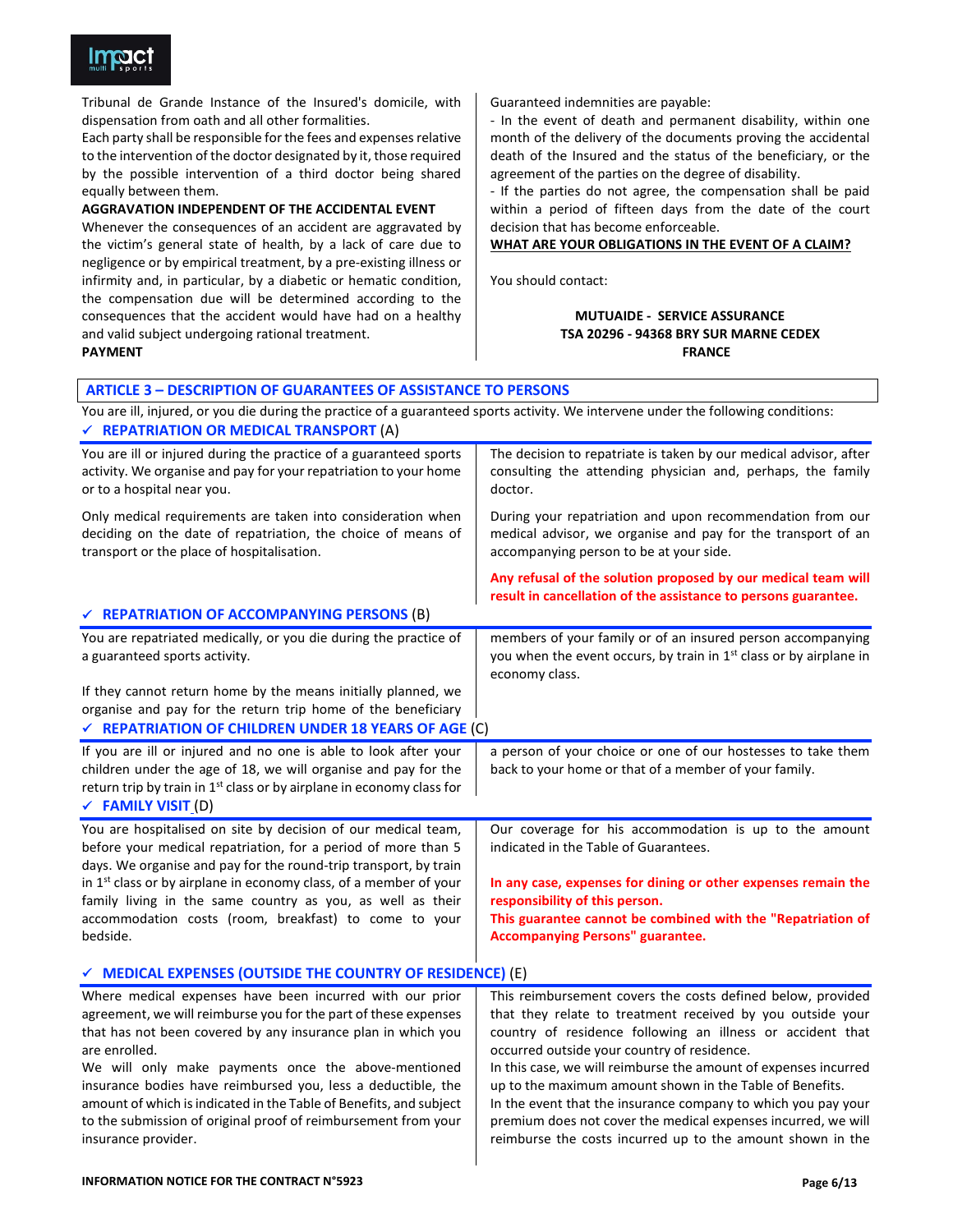

Table of Benefits, subject to you providing original medical bills and proof of non-reimbursement from the insurance company. This service ceases from the day we are able to carry out your repatriation.

Nature of the expenses granting the right to reimbursement (subject to prior agreement):

- medical fees,
- the cost of medication prescribed by a physician or surgeon,
- ambulance costs prescribed by a doctor for transport to the nearest hospital, and only in the event of refusal of cover by the insurance bodies,
- hospitalisation costs provided that the Assistance doctors have decided that it is unsafe to transport you, after gathering information from the local doctor (hospitalisation costs incurred from the day we are able to repatriate you are not covered),
- emergency dental expenses (limited to the amount shown in the Table of Benefits, no deductible applies).

## EXTENSION OF THE SERVICE: ADVANCE PAYMENT OF HOSPITALISATION COSTS (OUTSIDE THE COUNTRY OF **RESIDENCE)**

We may, within the limit of the amounts covered as provided above, advance the hospitalisation costs that you must incur outside your country of residence, under the following cumulative conditions:

- The doctors of MUTUAIDE ASSISTANCE must judge, after gathering information from the local doctor, that it is impossible to repatriate you immediately to your country of residence.
- The care to which the advance applies must be prescribed in agreement with the doctors of MUTUAIDE ASSISTANCE.

## ← MEDICAL EXPENSES IN CASE OF ACCIDENT (F)

## a) Following the practice of a covered sporting activity:

Only medical expenses remaining as the responsibility of the Insured, after intervention by the health and welfare organisations of the country of origin, will be reimbursed by us. We pay for medical, surgical, dental, pharmaceutical and hospitalisation expenses incurred during the year following the Accident and which remain as your expense after reimbursement by Social Security, a provident scheme from which you benefit or another policy taken out previously. To this end, you (or your beneficiaries) agree to take all necessary steps to recover these costs from the relevant social security and/or complementary insurance bodies, and to send the following documents to Mutuaide:

- original statements from social and/or provident institutions justifying reimbursements obtained,

original treatment reports justifying expenses incurred. Otherwise, Mutuaide would not be able to proceed with reimbursement.

### b) Insured's rehabilitation equipment:

We will reimburse you for the cost of rehabilitation equipment remaining as your responsibility (in addition to the  $\checkmark$  SENDING OF MEDICINES ABROAD (G)

During a covered trip outside your country of residence, you are deprived of medicines that are essential to your health, following loss or theft. We will handle the search and dispatch of these medicines, in the event that these medicines or their equivalents recommended by the doctors of MUTUAIDE

- to take steps to have the costs covered by the insurance organisations within 15 days from the date of dispatch by MUTUAIDE ASSISTANCE of the elements necessary for these steps,
- to reimburse to MUTUAIDE ASSISTANCE the sums received for this purpose from the insurance bodies within one week of receipt of these sums.

We will only be responsible for costs not covered by the insurance organisations, up to the amount of the cover provided for the "medical expenses" benefit. You must provide us with the certificate of non-reimbursement from these insurance organisations within one week of receiving it.

In order to protect our future rights, we reserve the right to ask you or your beneficiaries for a letter of commitment to take the necessary steps with the social organisations and to reimburse us the sums collected.

If you have not taken the necessary steps to be covered by the insurance companies within the allotted time frame, or if you do not provide MUTUAIDE ASSISTANCE the certificate of nonreimbursement issued by these insurance companies within the allotted time frame, you will not be able to take advantage of the "medical expenses" service and will have to reimburse all the hospitalization expenses advanced by MUTUAIDE ASSISTANCE, which will initiate, if necessary, any useful recovery procedure, the cost of which will be your responsibility.

reimbursement from Social Security and any complementary provident or insurance organisation), up to the amount indicated in the Table of Guarantee Amounts.

#### Amount of guarantee:

Reimbursement shall be made up to the amount indicated in the Table of Guarantee Amounts.

Limitation of guarantee:

For people residing outside the French territory, this allowance is paid only for the duration of the sports stay in France.

The following are not covered: expenses of a personal and exceptional nature, prosthesis and eyewear expenses, spa treatment expenses, hospital flat rate, private room, additional fees and miscellaneous expenses (telephone, television, etc.).

When do we intervene?

We will reimburse you within 15 days following the date of processing of your case and approval of it or, if applicable, following a court decision.

ASSISTANCE cannot be found on site (subject to obtaining the contact details of your primary care physician from you). We send medications by the fastest means, subject to local and French legal constraints.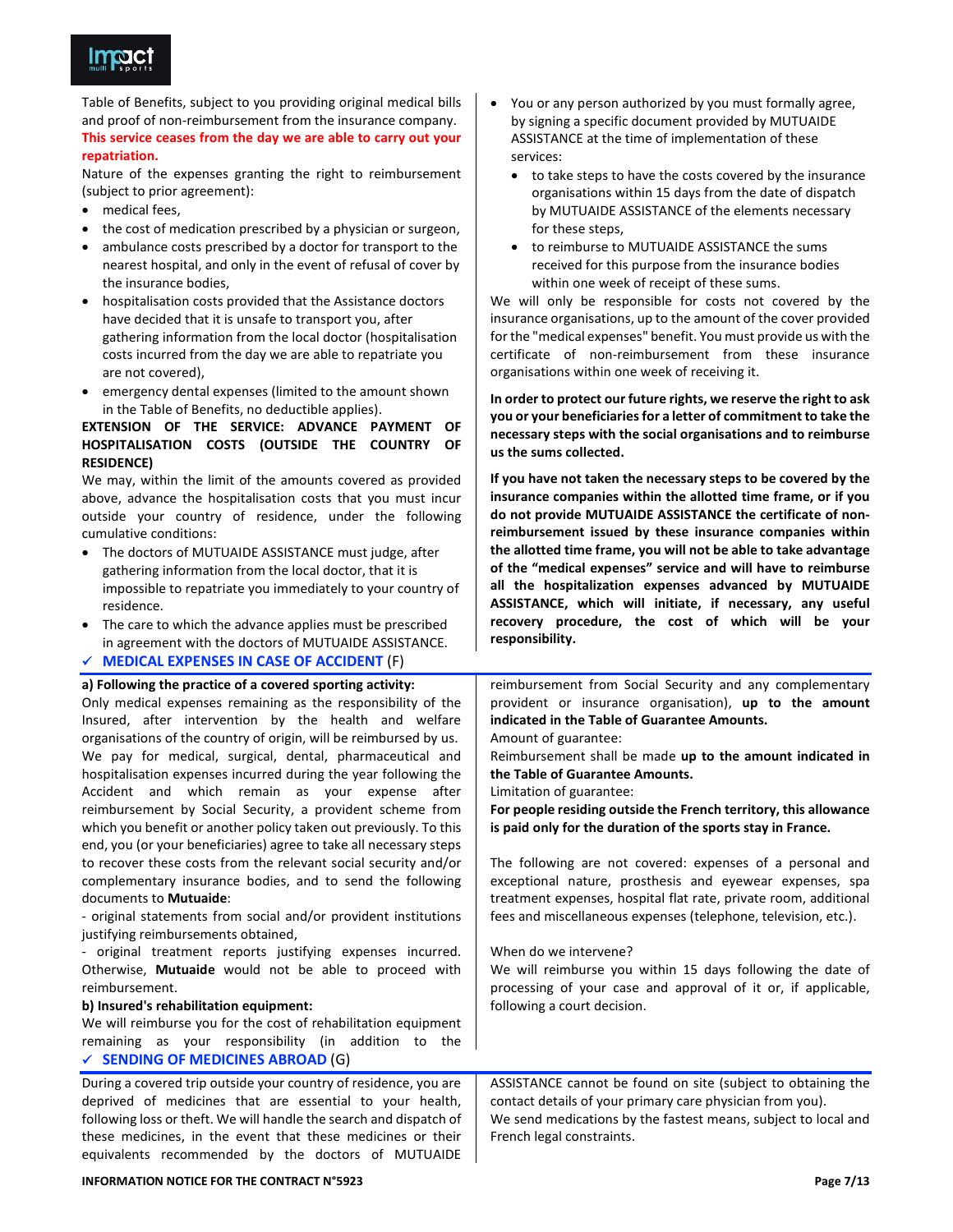

## You are responsible for customs duties and the cost of purchasing medicines.

| $\checkmark$ |  | <b>REPATRIATION OF REMAINS (H)</b> |
|--------------|--|------------------------------------|
|--------------|--|------------------------------------|

| You die on a covered trip. We organise the repatriation of your<br>remains to the place of the funeral in your country of residence.<br>Within this framework, we take care of:<br>The cost of transporting the body,<br>$\checkmark$ FORMALITIES OF DEATH                                                                                                                                                                                                                                                                                                                                                                                                                                                                                                                                                    | Costs related to conservation care imposed by applicable<br>$\bullet$<br>legislation,<br>The costs directly required for transporting the remains<br>$\bullet$<br>(handling, specific transport arrangements, packaging) up<br>to the amount indicated in the Table of Guarantees.                                                                                                                                                                                                                                                                                                                                                                                                                                                                    |
|---------------------------------------------------------------------------------------------------------------------------------------------------------------------------------------------------------------------------------------------------------------------------------------------------------------------------------------------------------------------------------------------------------------------------------------------------------------------------------------------------------------------------------------------------------------------------------------------------------------------------------------------------------------------------------------------------------------------------------------------------------------------------------------------------------------|-------------------------------------------------------------------------------------------------------------------------------------------------------------------------------------------------------------------------------------------------------------------------------------------------------------------------------------------------------------------------------------------------------------------------------------------------------------------------------------------------------------------------------------------------------------------------------------------------------------------------------------------------------------------------------------------------------------------------------------------------------|
| If the presence on site of a family member or a close relative of<br>the deceased proves essential to identify the body and for<br>repatriation or cremation formalities, we will organise and pay<br>for a round-trip ticket by train in $1st$ class or by airplane in<br>← EARLY RETURN (I)                                                                                                                                                                                                                                                                                                                                                                                                                                                                                                                 | economy class, as well as accommodation expenses (room and<br>breakfast) incurred on behalf of this person up to the amount<br>indicated in the Table of Benefits.<br>All other costs are to be borne by the family of the deceased.                                                                                                                                                                                                                                                                                                                                                                                                                                                                                                                  |
| If you have to interrupt your trip prematurely in the cases listed<br>below, we will pay for your additional transportation costs and<br>those of your beneficiary family members or an insured person<br>under this contract accompanying you, if the tickets provided for<br>your return and theirs cannot be used because of this event,<br>based on a train ticket in 1 <sup>st</sup> class or an airplane ticket in<br>economy class.<br>We intervene in case of:<br>$\checkmark$ REPLACEMENT DRIVER (J)                                                                                                                                                                                                                                                                                                 | Hospitalisation of a member of your family, a person<br>$\bullet$<br>responsible for the care of your minor and/or disabled child<br>who remained at home or your professional replacement.<br>Death of a member of your family, of a person responsible<br>$\bullet$<br>for the care of your minor and/or disabled child who<br>remained at home, of your professional replacement,<br>Serious incident affecting your principal residence in your<br>$\bullet$<br>country of residence.                                                                                                                                                                                                                                                             |
| You become ill or injured while travelling on a covered trip in one<br>of the countries listed below and you can no longer drive your<br>vehicle: if none of the passengers is able to replace you, we will<br>provide a driver to return the vehicle to your place of residence<br>by the most direct route.<br>We take care of the travel expenses and the driver's<br>compensation.<br>The driver is required to comply with labour legislation and, in<br>particular, must - under current French regulations - take a 45-<br>minute break after 4.5 hours of driving, with a total daily driving<br>time not exceeding 9 hours.<br>If your vehicle is more than 8 years old and/or 150,000 km or if<br>its condition and/or its load does not comply with the standards<br>← LEGAL ASSISTANCE ABROAD (K) | defined by the French Highway Code, you will have to mention<br>this to us. We then reserve the right not to send a driver.<br>In this case, instead of providing a driver, we provide and pay for<br>a train ticket in $1st$ class or an economy class air ticket to go<br>collect the vehicle.<br>This benefit applies only in the following countries:<br>France (including Monaco, Andorra, except DOM-ROM, COM<br>and sui generis communities), Spain, Portugal, Greece, Italy,<br>Switzerland, Liechtenstein, Austria, Germany,<br>Belgium,<br>Netherlands, Luxembourg, United Kingdom, Ireland, Denmark,<br>Norway, Sweden, Finland, Iceland).<br>You remain responsible for the costs of fuel, tolls, hotel and<br>dining for any passengers. |
| During a covered trip outside your country of residence, you risk<br>prosecution or imprisonment for failure to comply with, or<br>inadvertent violation of, local laws and regulations. We will<br>advance the bail bond required by the local authorities to allow<br>your provisional release, up to the amount indicated in the Table<br>of Guarantees. Repayment of this advance must be made within<br>one month of submission of our request for reimbursement. If<br>the bail bond is refunded to you before this deadline by the<br>Authorities of the country, it must be returned to us<br>immediately.                                                                                                                                                                                            | We may reimburse you, up to the amount indicated in the Table<br>of Guarantees, the fees of the legal representatives upon whom<br>you may call if action is brought against you, provided that the<br>accusations against you are not subject to criminal sanctions<br>under the laws of the country.<br>This guarantee does not apply to acts related to your<br>professional activity or the custody of a motorized land vehicle.                                                                                                                                                                                                                                                                                                                  |
| <b>V SEARCH OR RESCUE COSTS (L)</b>                                                                                                                                                                                                                                                                                                                                                                                                                                                                                                                                                                                                                                                                                                                                                                           |                                                                                                                                                                                                                                                                                                                                                                                                                                                                                                                                                                                                                                                                                                                                                       |
| In the event of an accident, illness or a situation endangering the<br>insured and triggered by the professional supervising the<br>sporting activity, we will pay the costs of search and rescue -<br>including helicopter - from the scene of the accident to the<br>nearest treatment centre, including when skiing off-trail, up to<br>the amount indicated in the Table of Benefits.                                                                                                                                                                                                                                                                                                                                                                                                                     | Only fees charged by a duly approved company for these<br>activities can be reimbursed.<br>Under no circumstances will we be required to organize search<br>and rescue.                                                                                                                                                                                                                                                                                                                                                                                                                                                                                                                                                                               |

 $\overline{\phantom{a}}$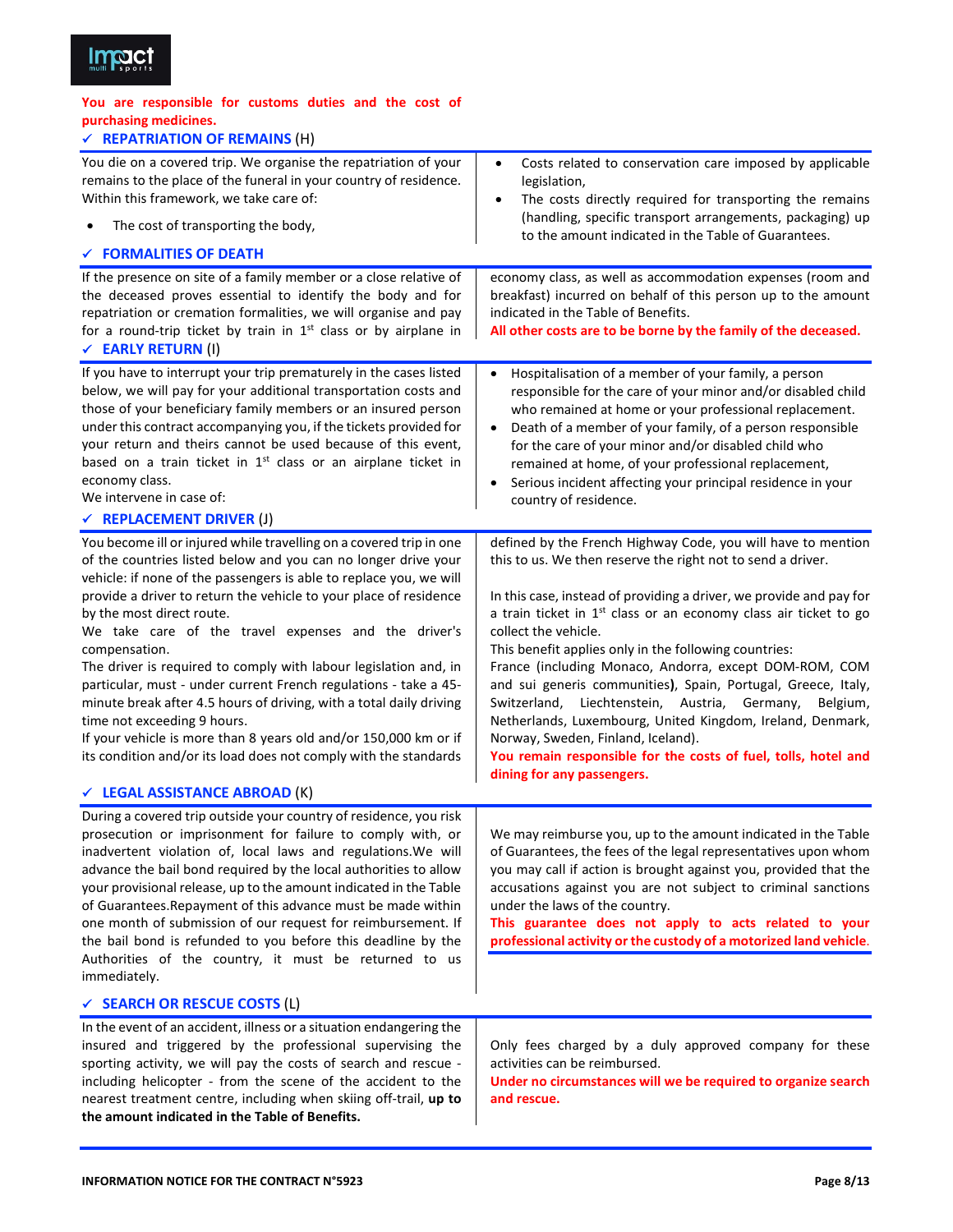

## √ URGENT MESSAGES (M)

You are unable to contact a person in your country of residence. We will forward the message if you are unable to do so. The messages transmitted may not be of a serious or delicate

nature. Messages remain under the responsibility of their authors, who must be able to be identified, and are binding only on them. We only act as an intermediary for their transmission.

**ARTICLE 4 - EXCLUSIONS FROM ASSISTANCE TO PERSONS** The following do not give rise to our intervention: occurred within 6 months prior to the date of departure on • Travel taken for the purpose of diagnosis and/or the trip, treatment, Events related to medical treatment or surgery that are not Medical and hospitalisation costs in the country of of an unforeseen, fortuitous or accidental nature, residence. Costs for prosthetics: optical, dental, hearing, functional, Drunkenness, suicide or attempted suicide and their etc. consequences, The consequences of infectious risk situations in an • Any voluntary mutilation of the Beneficiary, epidemic context that are the subject of quarantine or preventive measures or specific monitoring by the Minor ailments or injuries that can be treated locally and/or international health authorities and/or local health that do not prevent the Beneficiary from continuing his or authorities of the country where you are staying and/or her trip, national health authorities of your country of origin. • Condition of pregnancy, unless there is an unforeseeable The costs of spa treatments, beauty treatments, complication, and in all cases, condition of pregnancy beyond the 36<sup>th</sup> week, voluntary termination of pregnancy, vaccinations and the costs arising therefrom, the consequences of childbirth, Stays in nursing homes and the resulting costs, Convalescences and ailments undergoing treatment, not Rehabilitation, physiotherapy, chiropractic care and the yet cured and with a risk of abrupt aggravation, resulting costs, • LPreviously observed illnesses for which hospitalization has **Planned hospitalizations. ARTICLE 5 - GENERAL EXCLUSIONS** of the motor vehicle used, however electrically-assisted The following do not give rise to our intervention: bicycles are guaranteed), air sports (however kite surf and • Services that have not been requested during the trip or speed riding are guaranteed), hunting dangerous animals, that have not been arranged by us or in agreement with us skeleton, caving, including international, national or do not entitle the customer to reimbursement or compensation after the trip, regional classifications, sailing alone and/or more than 60 • Catering and hotel expenses, except those specified in the miles from the coast. Voluntary non-compliance with the regulations of the text of the guarantees, country visited or the practice of activities not authorized Damage caused intentionally by the Beneficiary and that  $\bullet$ by the local authorities, resulting from his participation in a crime, misdemeanour Official prohibitions, seizures or restrictions by law or brawl, except in case of self-defence, enforcement, The amount of for convictions and their consequences, Use by the Beneficiary of air navigation equipment, The use of narcotics or drugs not medically prescribed, The state of alcoholic intoxication. The use of war devices, explosives and firearms, Damage resulting from intentional or fraudulent **Customs fees,** misconduct on the part of the Beneficiary in accordance Participation as a competitor in a competitive sport or a with Article L.113-1 of the Insurance Code, rally for which a national or international classification is Suicide and attempted suicide, awarded and which is organised by a sports federation for which a licence is issued, as well as training for such Epidemics, pollution, natural disasters, competitions, \*. Civil or foreign war, riots, strikes, demonstrations, acts of \* The Impact Multisports insurance complements the terrorism, hostage taking, quarantees of the official license, which is deemed as the The disintegration of an atomic nucleus or any irradiation deductible. from an energy source of a radioactive nature. • The practice, in a professional capacity, of any sport, The responsibility of MUTUAIDE ASSISTANCE can in no case be Participation in competitions, on board any airborne engaged for failures or disruption in the execution of its locomotive, obligations which result from cases of force majeure, or events The consequences of non-compliance with recognized such as civil or foreign war, riots or demonstrations, lock-outs, safety rules related to the practice of any leisure sports strikes, attacks, acts of terrorism, piracy, storms and activity, hurricanes, earthquakes, cyclones, volcanic eruptions or other Expenses incurred after returning from the trip or after cataclysms, disintegration of an atomic nucleus, explosion of expiry of the cover,

**INFORMATION NOTICE FOR THE CONTRACT N°5923** 

Accidents resulting from your participation, even as an

amateur, in the following sports: motor sports (regardless

nuclear devices and radioactive fallout, epidemics, the effects

of pollution and natural disasters, the effects of radiation or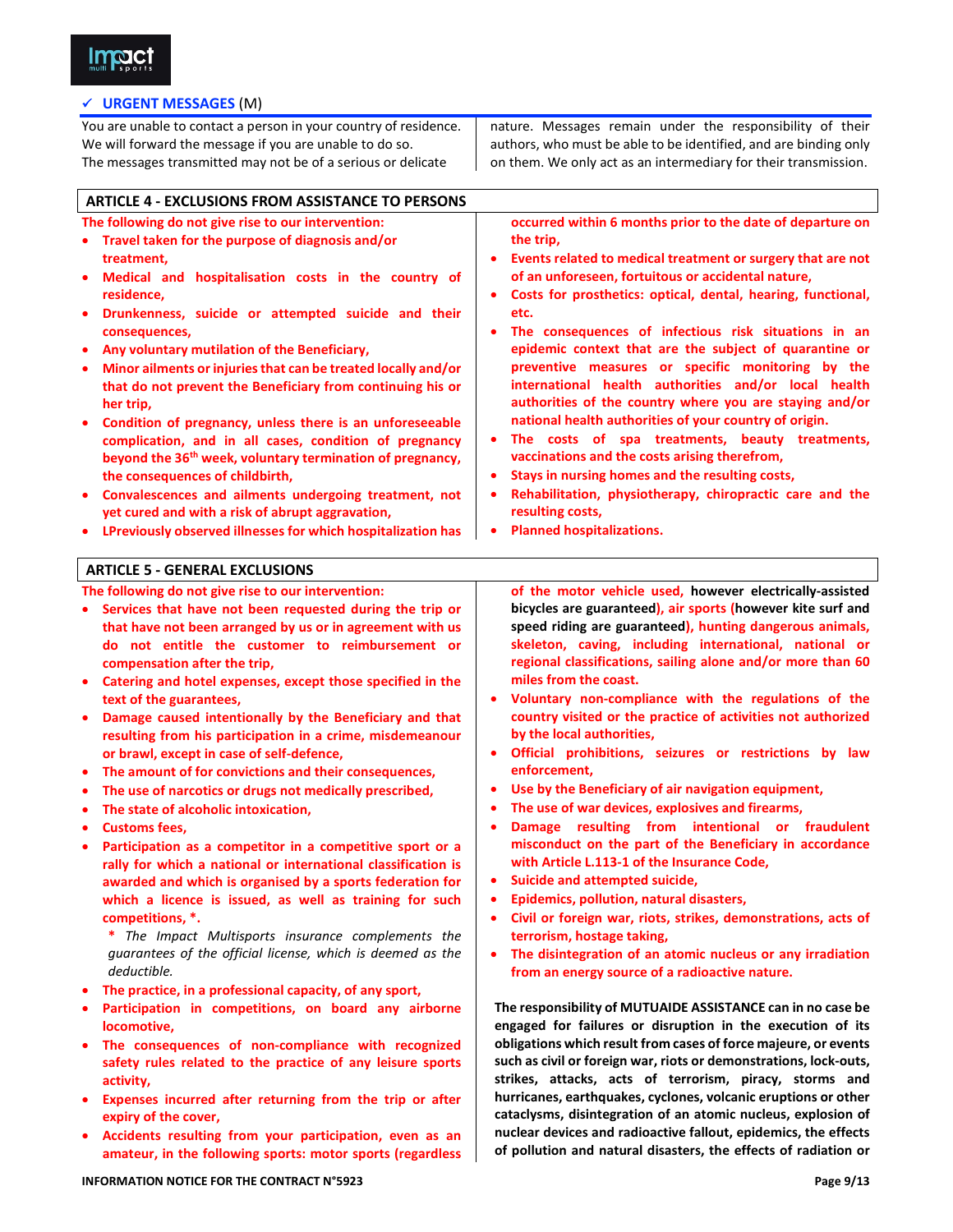

any other fortuitous event or force majeure, as well as their

consequences.

### **ARTICLE 6 - RULES FOR THE OPERATION OF ASSISTANCE SERVICES**

ONLY THE TELEPHONE CALL FROM THE BENEFICIARY AT THE nor can it cover the costs thus incurred, with the exception of TIME OF THE EVENT TRIGGERS THE ASSISTANCE SERVICES. the costs of transport by ambulance or taxi to the nearest place where appropriate care can be provided, in the case of minor Upon receipt of the call, MUTUAIDE ASSISTANCE, after having verified the rights of the requester, organizes and covers the ailments or minor injuries requiring neither repatriation nor benefits specified in this agreement. medical transport. In order to benefit from a service, MUTUAIDE ASSISTANCE can The interventions that MUTUAIDE ASSISTANCE is led to carry out ask the Beneficiary to provide proof of the capacity he invokes are done in full respect of national and international laws and and to produce, at his own expense, the documents and papers regulations. They are, therefore, linked to obtaining of the proving this right. necessary authorizations by the competent authorities. The Beneficiary must allow our doctors access to any medical When MUTUAIDE ASSISTANCE has covered the transport of a information concerning the person for whom we intervene. This Beneficiary, the latter must return the original return ticket information will be treated in accordance with medical which was unused. confidentiality. MUTUAIDE ASSISTANCE decides on the nature of the air ticketing MUTUAIDE ASSISTANCE cannot under any circumstances made available to the Beneficiary according to the possibilities replace the local emergency relief organisations and intervenes offered by the air carriers and the duration of the trip. within the limits of the approval given by the local authorities, **ARTICLE 7 - CONDITIONS OF REIMBURSEMENT** Reimbursements to the Beneficiary can only be made by us upon **MUTUAIDE ASSISTANCE** presentation of the original settled invoices corresponding to **Service Gestion des Sinistres** expenses incurred with our agreement. 8-14, Avenue des Frères Lumière Claims for reimbursement should be sent to: 94368 BRY SUR MARNE CEDEX- FRANCE

## **ARTICLE 8 - HANDLING OF COMPLAINTS**

In case of disagreement or dissatisfaction with  $1$ implementation of your contract, we invite you to let MUTUAIDE know by calling 01.55.98.51.20 or by writing to medical@mutuaide.fr for the Assistance guarantees listed below:

- $\blacksquare$ Repatriation or medical transport
- Repatriation of accompanying persons
- Repatriation of children under 18 years of age
- Visit from a relative
- Repatriation of remains
- Death formalities
- Early return
- Replacement driver
- Legal assistance abroad
- Medical expenses outside the country of residence
- Medical expenses in the event of an accident
- Payment of search or rescue fees
- Transmission of urgent messages

If you are not satisfied with the answer received, you can write to:

## **MUTUAIDE**

## **SERVICE QUALITE CLIENTS 8/14 AVENUE DES FRERES LUMIERE** 94368 BRY-SUR-MARNE CEDEX- France

MUTUAIDE agrees to acknowledge receipt of your letter within 10 working days. It will be processed within 2 months at most.

If the disagreement persists, you may refer the matter for Insurance Mediation by mail to:

# La Médiation de l'Assurance **TSA 50110**

## 75441 Paris Cedex 09

2. In case of disagreement or dissatisfaction with the implementation of your contract, we invite you to contact MUTUAIDE by calling 01.55.98.51.19 or by writing to gestionassurance@mutuaide.fr for the insurance guarantees listed below:

- Property damage
- Costs of interruption of sports and/or leisure activities
- Individual accident

If you are not satisfied with the answer received, you can write to:

## **MUTUAIDE**

#### **Service Assurance TSA 20296**

### 94368 Bry sur Marne Cedex

MUTUAIDE agrees to acknowledge receipt of your letter within 10 working days. It will be processed within 2 months at most. If the disagreement persists, you may refer the matter for Insurance Mediation by mail to:

> La Médiation de l'Assurance **TSA 50110**

## 75441 Paris Cedex 09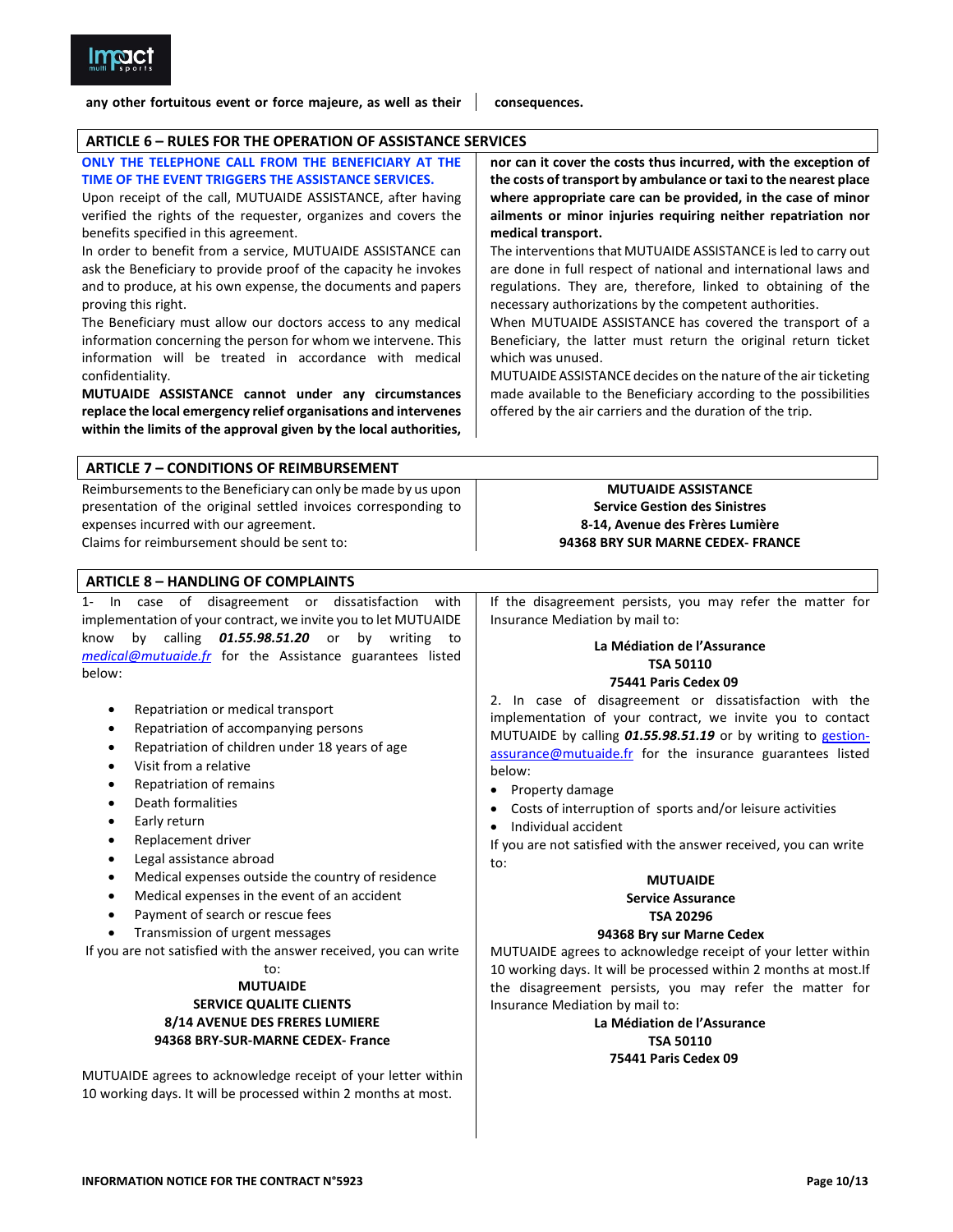

## **ARTICLE 9 - DATA COLLECTION**

- The Beneficiary acknowledges being informed that the Insurer processes his personal data in accordance with regulations on the protection of personal data in effect and that, in addition:
- the answers to the questions asked are compulsory and that, in the event of false declarations or omissions, the consequences for him/her may be invalidity of enrolment in the contract (Article L 113-8 of the Insurance Code) or reduction of the compensation (Article L 113-9 of the Insurance Code),
- The processing of personal data is necessary for enrolment in the contract and execution of its guarantees, for management of the commercial and contractual relationships, and for execution of legal, regulatory and administrative provisions in effect.
- The data collected and processed is kept for the duration necessary to fulfil the contract or to satisfy legal obligations. This data is then archived in accordance with the periods specified in the provisions relative to the statute of limitations
- The recipients of the data concerning him are, within the limits of their duties, the Insurer's departments in charge of establishment, management and execution of the Insurance Contract and guarantees, its delegates, agents, partners, subcontractors, reinsurers within the framework of the exercise of their assignments.
- It may also be sent, where appropriate, to professional bodies and to all persons involved in the contract, such as lawyers, experts, court officials and judicial officers, curators, guardians and investigators.
- Information concerning him may also be sent to the Subscriber, as well as to all persons identified as Authorised Third Parties (courts, arbitrators, mediators, relevant ministries, supervisory and control authorities and all public bodies authorised to receive such information, as well as to the departments in charge of control such as statutory auditors, auditors and departments in charge of internal control).
- In its capacity as a financial institution, the Insurer is subject to legal obligations arising mainly from the Monetary and Financial Code with regard to the fight against money laundering and terrorist financing and, as such, it implements a contract monitoring process that may lead to the drafting of a suspicious transaction report or an asset freezing measure.
- Data and documents concerning the Beneficiary shall be kept for a period of five (5) years from the close of the contract or termination of the relationship.
- His personal data may also be used in the context of processing to combat insurance fraud which may lead, if necessary, to inclusion on a list of persons presenting a risk of fraud
- This inclusion may result in further examination of the matter, or even the reduction or refusal of the benefit of a right, service, contract or service proposed.
- In this context, personal data concerning him (or concerning the persons who are parties or concerned by the contract)

may be processed by any authorised persons working within the entities of the Insurer Group within the framework of the fight against fraud. This data may also be intended for the authorised personnel of organisations directly concerned by fraud (other insurance organisations or intermediaries, judicial authorities, mediators, arbitrators, court officials, judicial officers, third-party organisations authorised by a legal provision and, where applicable, victims of fraud or their representatives).

- In the event of a fraud alert, the data is kept for a maximum of six (6) months to qualify the alert and then deleted, unless the alert proves to be relevant. In the event of a relevant alert, the data is kept for up to five (5) years from the close of the fraud case, or until the end of the legal proceedings and the end of the applicable limitation periods.
- For persons on a list of suspected fraudsters, their data is deleted 5 years after the date of placement on the list.
- In its capacity as Insurer, it is entitled to process data relative to offences, convictions and security measures either at the time of subscription of the contract or during the effective period of it, or in the context of managing disputes.
- Personal data may also be used by the Insurer in the context of processing operations that it implements and whose purpose is research and development to improve the quality or relevance of its future insurance and/or assistance products and service offers.
- Personal data concerning the Beneficiary may be accessible to some of the Insurer's employees or service providers established in countries outside the European Union.
- The Beneficiary has the right to access, rectify and delete his data, and to object to processing of said data, by proving his identity. He also has the right to request limitation of the use of his data when it is no longer necessary, or to retrieve the data he has provided in a structured format when it is necessary for the contract or when he has consented to the use of such data.
- He has the right to set guidelines on the fate of his personal data after his death. These guidelines, whether general or specific, relate to the storage, deletion and disclosure of his data after his death.
- These rights may be exercised by contacting the Insurer's Data Protection Representative:
	- by e-mail: at DRPO@MUTUAIDE.fr
- $\alpha$ r
- by postal mail: by writing to the following address: Délégué représentant à la protection des données - MUTUAIDE ASSISTANCE - 126, rue de la Piazza -CS 20010 - 93196 Noisy le Grand CEDEX.

After having made a request to the Data Protection Representative and not having obtained satisfaction, he has the possibility of referring the matter to the CNIL (Commission Nationale de l'Informatique et des Libertés).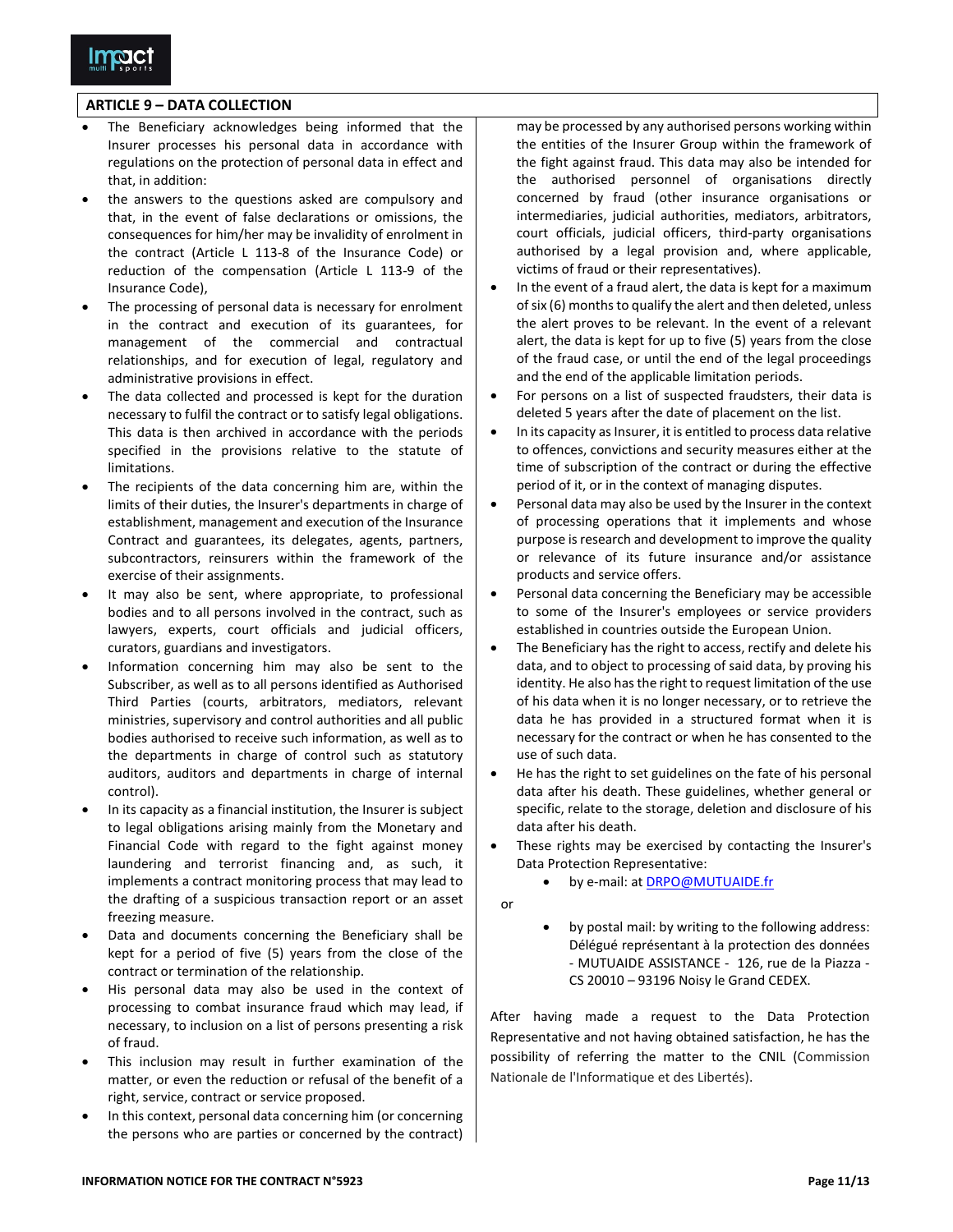## **ARTICLE 10 - SUBROGATION**

MUTUAIDE ASSISTANCE is subrogated in the rights and actions of the Beneficiary, to the extent of the compensation and services it has provided, against any person responsible for the events which motivated its intervention. When the services provided in

## **ARTICLE 11 - TIME LIMITS**

In application of Article L 114-1 of the Insurance Code, any action arising from this contract is time-barred two years following the causal event. This period is extended to ten years for death benefits, with the actions of the beneficiaries being time-barred thirty years, at the latest, following this event.

However, this period shall only run:

- in the event of reticence, omission, false or inaccurate declaration regarding the risk incurred, from the day that the Insurer became aware of it;
- in the event of a claim, from the day that the persons concerned became aware of it, if they prove that they were unaware of it until then.

When the Insured's action against the Insurer is based on the recourse of a third party, the limitation period shall run only from the day that third party brought legal action against the Insured or was indemnified by the Insured.

This time limit may be interrupted, in accordance with Article L 114-2 of the Insurance Code, by one of the following ordinary causes of interruption:

- recognition by the debtor of the right of the person against whom the time limit expired (Article 2240 of the Civil Code);
- a legal claim, even in summary proceedings, until the end of the proceedings. The same applies when it is brought before an incompetent court or when the act of referral to the court is annulled as a result of a procedural flaw (Articles 2241 and 2242 of the Civil Code). Interruption is null and void if the plaintiff withdraws his claim or allows the proceedings to lapse, or if his claim is definitively rejected (article 2243 of the Civil Code);
- a precautionary measure taken pursuant to the Code of Civil

execution of the agreement are covered in whole or in part by another company or institution, MUTUAIDE ASSISTANCE is subrogated in the rights and actions of the Beneficiary against this company or institution

Enforcement Procedures or an act of forced execution (Article 2244 of the Civil Code).

It is pointed out that:

- Arraignment sent to one of the joint and several debtors by court petition or by an act of forced execution or recognition by the debtor of the right of the party against whom the time limit lapsed interrupts the time limit against all others, even against their heirs.
- On the other hand, an arraignment sent to one of the heirs of a joint and several debtor or the recognition of that heir does not interrupt the time limit with respect to the other joint heirs, even in the case of a hypothecary claim, if the obligation is divisible. Such arraignment or recognition interrupts the time limit with regard to the other co-debtors only for the share of the obligation for which the heir is responsible.
- In order to interrupt the limitation period for all parties involved, with regard to other co-debtors, it is necessary to arraign all the heirs of the deceased debtor or to recognize all these heirs (article 2245 of the Civil Code).
- The arraignment sent to the principal debtor or his recognition interrupts the time limit against the guarantor (article 2246 of the Civil Code).

The time limit may also be interrupted by:

- the designation of an adjuster following a claim;
- the sending of a registered letter with acknowledgement of receipt (sent by the Insurer to the Insured with regard to the action for payment of the premium, and sent by the Insured to the Insurer with regard to settlement of the claim).

| <b>ARTICLE 12 - SETTLEMENT OF DISPUTES</b>                                                                                                                                                 |                                                                                                                                                  |
|--------------------------------------------------------------------------------------------------------------------------------------------------------------------------------------------|--------------------------------------------------------------------------------------------------------------------------------------------------|
| Any dispute arising between the Insurer and the Beneficiary<br>relative to determination and payment of benefits shall be<br>submitted by one of them, failing amicable resolution, to the | competent court at the location of the Beneficiary's domicile, in<br>accordance with the provisions of Article R 114-1 of the<br>Insurance Code. |
|                                                                                                                                                                                            |                                                                                                                                                  |

## **ARTICLE 13 - FALSE DECLARATIONS**

When they change the object of the risk or diminish our opinion of it:

- Any reticence or intentionally false statement on your part will render the contract null and void. Premiums paid shall be retained by us and we shall be entitled to demand payment of premiums due, as provided for in Article L 113.8 of the Insurance Code.
- Any omission or inaccurate declaration on your part which is not established as being made in bad faith will result in termination of the contract, 10 days after notification is sent to you by registered letter, and/or application of the reduction of compensation under the Insurance Code as provided for in Article L 113.9.

## **ARTICLE 14 - REGULATORY AUTHORITY**

The regulatory authority responsible for supervising MUTUAIDE ASSISTANCE is the Autorité de Contrôle Prudentiel et de

Résolution (ACPR) - 4, place de Budapest - CS 92 459 - 75 436 Paris Cedex 9